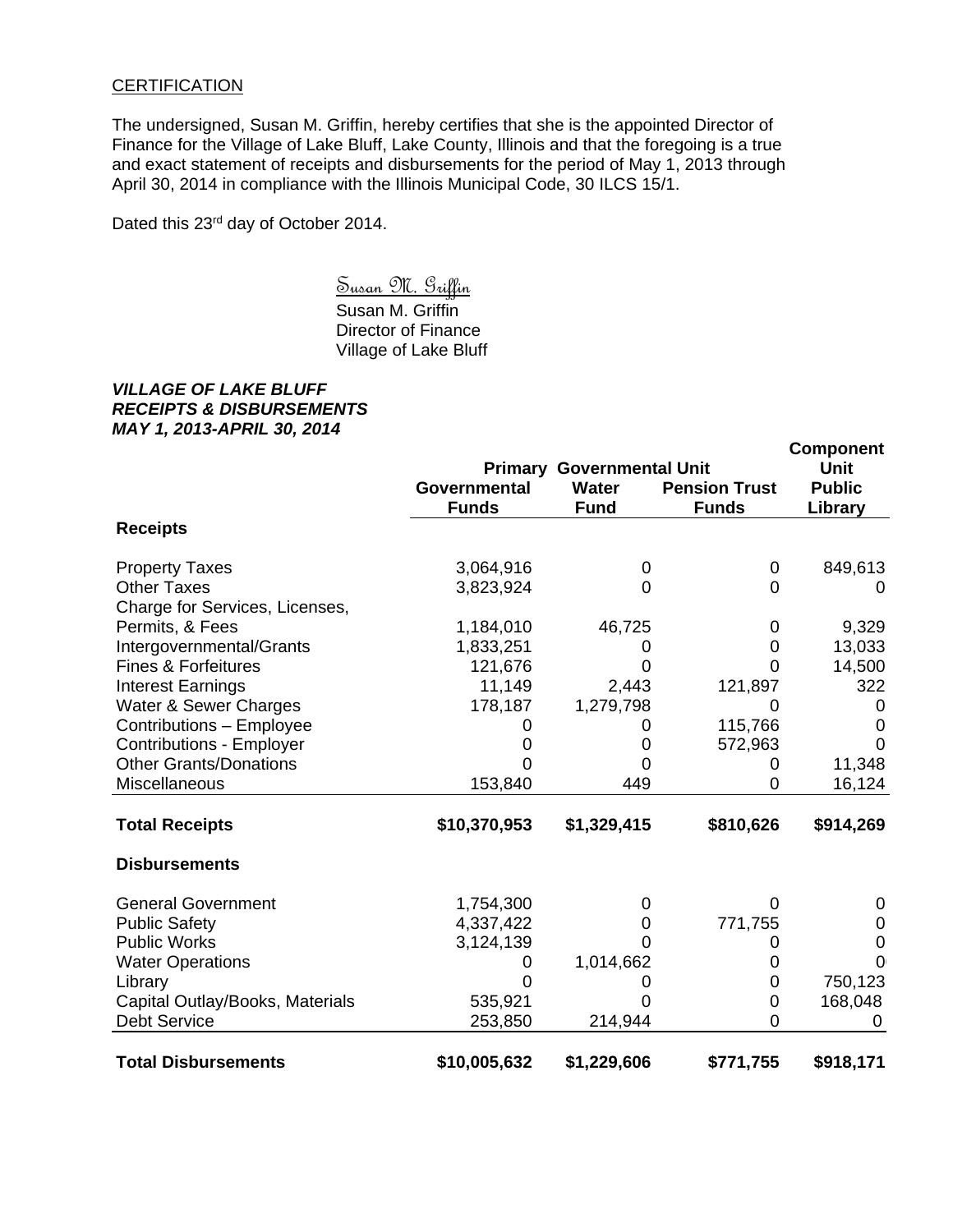## **COMPENSATION**

**Under \$25,000:** Aasi, Rummanah; Bellino, Shea; Cepa, Valerie; Cordeniz, Martha; Cordeniz, William; Freeman, Justin; Grobelch-Schriner, Patricia; Gullberg, Anders; Harman, Mary; Jarvi, Eliza; Kaplan, Reva; Kass Ryan; Kong, Melissa; Kumar, Sabrina; Leach, Marcy; Newton, Gloria; Orsini IV, Andrew: Osada, Claire; Pasquesi, Danielle; Rodriguez, Francisco; Ruocco, Regina; Sacherer, Laurence; Santos, Teddi; Sawicz, Jamie; Schur, Steven; Simpson, Sara; Snoblin, Amelia; Surprise, Kira; Sutherland, Deena; Vangoethem, Amy.

**\$25,000 to \$49,999:** Bodame, Michael; Carter, Carol; DeThorne, Carlen; Trevino, Patricia.

**\$50,000 to \$74,999:** Bailey, Eric; Barajaz, Lisa; Ciolek, Gail; Corona, Naisla; Draegert, Michael; Elfering, Peter; Gusterine, Nancy; Jensen, Lyndon; Kilcullen, Edward; Lee, Vicki; McCutcheon, Pamela; Stanick, Brandon; Szalkowski, Mark; Toberman, Mick; Weatherall, Yulanda; Williams, Donna.

**\$75,000 to \$99,999:** Brenner, Alan; Hertel, Robert, Jr.; Kreusch, Timothy; Mount, Jason; Nellessen, Gerald; Price, Merritt; Scheibl, Marlene; Tarpey, Phillip; Terlap, James; Thomas, David.

**\$100,000 to \$124,999:** Brezinski, Robert; Gehrke, Erik; Malkov, Lisa; Reynolds, James; Schmidt, Daniel D.; Serdar, Timothy; Smizinski, Matthew, Vinson, Thomas.

**\$125,000 & over:** Belmonte, David; Gallagher, William; Griffin, Susan; Irvin, R. Drew; Russell, George.

| <b>VENDOR NAME</b>                 | <b>AMOUNT</b><br><b>PAID</b> | <b>VENDOR NAME</b>               | <b>AMOUNT</b><br><b>PAID</b> |
|------------------------------------|------------------------------|----------------------------------|------------------------------|
| AA SERVICES                        | 4334                         | <b>CATERING BY KENNY</b>         | 4345                         |
| A PLUS BUILDING SERVICES           | 26,650                       | CDW GOVERNMENT, INC.             | 4906                         |
| ADP INC.                           | 5848                         | <b>CLCJAWA</b>                   | 321299                       |
| ADVANCED WORKSTATIONS IN EDUCATION | 6400                         | CHRISTOPHER BURKE ENGINEERING    | 276888                       |
| ADVANCED BUSINESS GROUP LLC        | 5105                         | CONTEC ENGINEERED SOLUTIONS      | 8440                         |
| ADVANCED BUSINESS NETWORKS, INC.   | 41111                        | COM ED                           | 41112                        |
| AFLAC                              | 5979                         | COMPUTER VIEW, INC.              | 15014                        |
| AIR ONE EQUIPMENT, INC.            | 4973                         | <b>CREEKSIDE PRINTING</b>        | 7170                         |
| ALTERNATE POWER, INC               | 93050                        | <b>CUSTOM CARPET WHOLESALERS</b> | 8561                         |
| AMERICAN BACKFLOW                  | 3346                         | DAISEY BOOK CO                   | 4299                         |
| AMERICAN UNITED LIFE INSURANCE     | 8950                         | <b>DAN DALPONTE</b>              | 3525                         |
| ARGOSY UNIVERSITY                  | 5122                         | DE MUTH INC                      | 28463                        |
| AT & T                             | 11486                        | <b>VILLAGE OF DEERFIELD</b>      | 12346                        |
| <b>BACKUP COMMUNICATIONS</b>       | 24932                        | <b>DELTA DENTAL</b>              | 28215                        |
| PETER BAKER & SON CO.              | 393535                       | DK ORGANICS, LLC                 | 36995                        |
| <b>BASECAMP WEB SOLUTIONS</b>      | 8456                         | DR HORTON                        | 5200                         |
| <b>BAXTER &amp; WOODMAN</b>        | 6933                         | <b>EMERGENCY COMMUNICATIONS</b>  | 5000                         |
| DAVID BENGE                        | 2719                         | <b>ESSENTIAL EQUIPMENT</b>       | 3943                         |
| <b>BERRY TIRE &amp; AUTO</b>       | 2773                         | <b>EXCIPIO CONSULTING</b>        | 4034                         |
| <b>BLUECROSS BLUE SHIELD OF IL</b> | 574269                       | <b>FEECE OIL</b>                 | 33558                        |
| <b>BREEZY HILL NURSERY</b>         | 6327                         | <b>FIORE NURSERY</b>             | 4114                         |
| <b>VILLAGE OF BUFFALO GROVE</b>    | 5250                         | <b>FIRST BANKCARD</b>            | 15395                        |
| <b>BURRIS EQUIPMENT</b>            | 4644                         | <b>FLEXIBLE BENEFIT ACCOUNT</b>  | 11959                        |
| COMMISS ON ACCREDITATION-CALEA     | 3662                         | <b>FOREST BUILDERS INC</b>       | 88145                        |
| <b>CALL ONE</b>                    | 3742                         | FORTUNE RESTORATION CO           | 4365                         |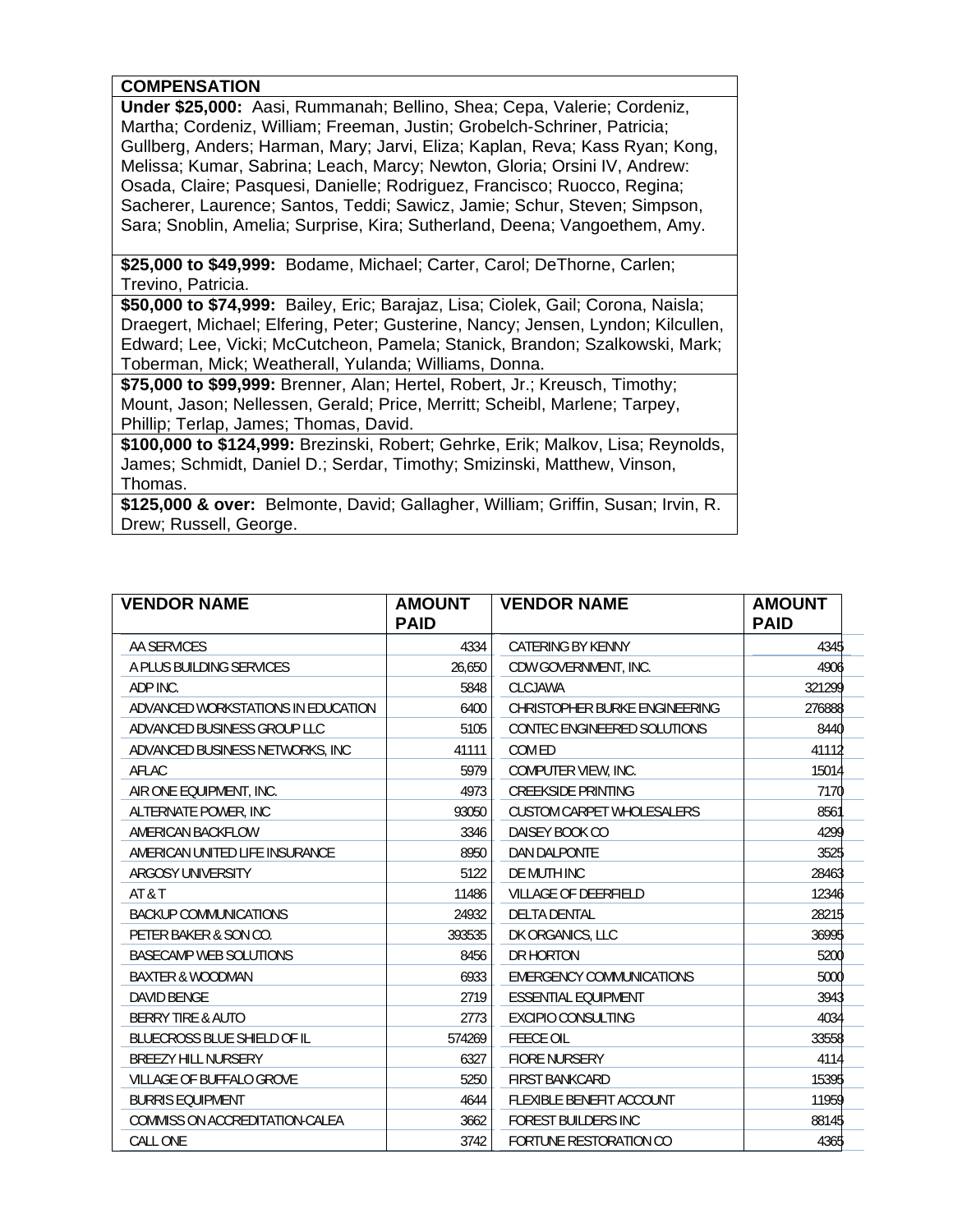| CAPTAIN'S SECURITY CORPORATION       | 3756          | FULL COMPASS SYSTEMS INC                          | 5183   |
|--------------------------------------|---------------|---------------------------------------------------|--------|
| CANOPY TREE SERVICE                  | 4850          | WILLIAM Y. FRANKS, ATTORNEY                       | 18486  |
| <b>GALE/CENGAGE LEARNING</b>         | 4084          | <b>LENNERT LAMP</b>                               | 7395   |
| <b>GENERAL PUMP &amp; MACHINERY</b>  | 17662         | CITY OF LAKE FOREST                               | 336572 |
| <b>GEWALT HAMILTON ASSOC., INC.</b>  | 9339          | LF-LB CHAMBER OF COMMERCE                         | 10015  |
| <b>GLOBAL COMM INC</b>               | 5980          | LANER, MUCHIN, DOMBROW, BECKER                    | 5335   |
| <b>GLOBAL EMERGENCY PROD</b>         | 4238          | THE LIBRARY CORPORATION                           | 13053  |
| <b>WILLIAM GOODMAN</b>               | 4181          | <b>LIBRARY FURNITURE</b>                          | 4783   |
| DAVID GRAF                           | 5511          | <b>LIBRARY IDEAS</b>                              | 2500   |
| GRECO ELECTRICAL CONTRACTORS         | 6841          | <b>MARIANI LANDSCAPE</b>                          | 7795   |
| <b>GREEN CHEVROLET</b>               | 19782         | MARK MEADE EXCAVATORS, INC.                       | 162549 |
| <b>GREG'S AUTO BODY</b>              | 5961          | <b>GREGG MARSH</b>                                | 4431   |
| <b>SUSAN GRIFFIN</b>                 | 2880          | <b>MCMAHON ENGINEERS</b>                          | 4108   |
| <b>GROOT INDUSTRIES</b>              | 484929        | <b>HARRIS MIDDAUGH</b>                            | 3721   |
|                                      |               |                                                   |        |
| H. T. STRENGER, INC.                 | 11666<br>9346 | MID-TOWN PETROLEUM<br>MIDWEST OPERATING ENGINEERS | 2886   |
| <b>HARRIS</b>                        |               |                                                   | 119100 |
| <b>HARTFORD INSURANCE</b>            | 6873          | <b>MINNESOTA LIFE</b>                             | 8819   |
| HAVEY COMMUNICATIONS, INC.           | 10487         | <b>MONDI CONSTRUCTION</b>                         | 7166   |
| HD SUPPLY WATERWORKS, LTD            | 8230          | MONROE TRUCK EQUIPMENT                            | 7978   |
| <b>HELANDERS</b>                     | 3911          | <b>MORROW BROS FORD</b>                           | 26225  |
| HEWLETT-PACKARD                      | 7181          | <b>MORTON SALT, INC.</b>                          | 19723  |
| HEY AND ASSOCIATES INC               | 31026         | MOTOROLA INC                                      | 9736   |
| <b>JOHN HICKS</b>                    | 2663          | MURPHY CARPENTRY INC                              | 4700   |
| <b>HOLLAND &amp; KNIGHT LLP</b>      | 204609        | MWM CONSULTING                                    | 3000   |
| ICMA RETIREMENT TRUST 457            | 95055         | <b>NCC PETERSEN PRODUCTS</b>                      | 5797   |
| IL FRATERNAL ORDER OF POLICE         | 2540          | NEW ENGLAND BUILDERS                              | 12046  |
| IL PUBLIC SAFETY AGENCY NETWORK      | 5880          | NORTH SHORE GAS                                   | 2831   |
| ILL DEPARTMENT OF EMPLOYMENT SECUR   | 32463         | NORTH STAR DESTINATION                            | 16444  |
| ILL DEPARTMENT OF REVENUE            | 138839        | NORTHEASTERN IL REGIONAL                          | 17691  |
| ILL MUNICIPAL RETIREMENT FUND        | 358468        | NORTHERN ELECTRIC SERVICE, INC                    | 3577   |
| SPECIAL OLYMPICS - ILLINOIS          | 4100          | OLSON SERVICE CO.                                 | 27432  |
| <b>IMPACT NETWORKING LLC</b>         | 23545         | OPP FRANCHISING, INC.                             | 9690   |
| <b>INNOVATION EXPERTS</b>            | 2615          | OVERDRIVE, INC                                    | 4727   |
| INNOVATION INTERFACES INC            | 33000         | PEREGRINE, STIME, NEWMAN,                         | 10851  |
| INTEGRITY MERCHANT SOLUTIONS         | 3296          | PETTY CASH                                        | 5690   |
| INTERNAL REVENUE SERVICE             | 1253714       | PHOENIX 10 TECHNOLOGIES INC                       | 4125   |
| INT'L UNION OF OPER ENGINEERS        | 9041          | PIONEER PRESS                                     | 8548   |
| IRELAND HEATING & AIRCONDITION       | 3371          | PREMIER DOOR                                      | 4101   |
| <b>IRMA</b>                          | 191794        | PROQUEST, LLC                                     | 2745   |
| R. DREW IRVIN                        | 3585          | <b>SCOTT QUACKENBUSH</b>                          | 2531   |
| JOHN DEERE GOV'T SALES               | 19535         | RADICOM BUSINESS COMMUNICATION                    | 18100  |
| <b>KEATING MOORE</b>                 | 10000         | MICHAEL RAPISARDA                                 | 5000   |
| KINNUCAN CO.                         | 4200          | RAY O'HERRON CO                                   | 2864   |
| RUSSELL KLUCHKA                      | 3181          | <b>RICH &amp; ASSOCIATES</b>                      | 6520   |
| TIMOTHY M KLUCHKA                    | 4494          | RICOH AMERICAS CORPORATION                        | 5253   |
| <b>JOHN KUHNS</b>                    | 5295          | ROLLENE ENTERPRISE                                | 2575   |
| L.E.A.D                              | 5000          | RUBENS SPRAY INSULATION                           | 7470   |
| LAKE BLUFF GARDEN CLUB               | 6787          | RUKERT-MIELKE                                     | 3740   |
| LAKE BLUFF PARK DISTRICT             | 29887         | RUSSO POWER EQUIPMENT                             | 3126   |
| LAKE BLUFF SCHOOL DISTRICT 65        | 2066          | <b>SB FRIEDMAN</b>                                | 8252   |
|                                      |               |                                                   |        |
| LAKE BLUFF POLICE PENSION FUND       | 125016        | <b>RYAN SCHAEFER</b>                              | 3012   |
| LAKE FOREST BANK & TRUST - BOND PMTS | 253850        | WILLIAM A SCHELHAS                                | 8160   |